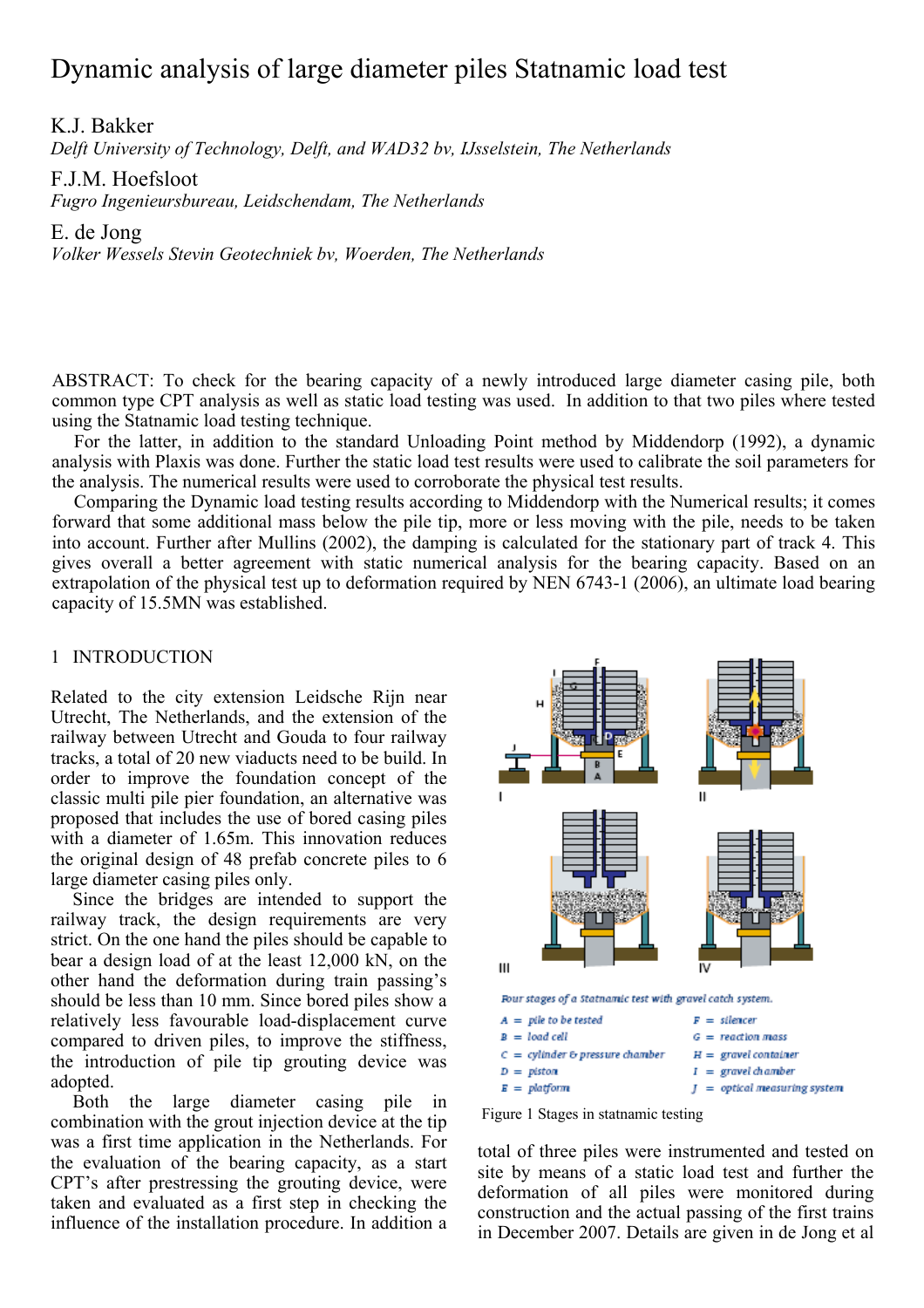(2010). In addition, after that it became clear that a suitable testing device would be available, two additional test piles were tested with a 16MN statnamic device.

In addition to the standard procedure of checking these tests using the UPM (Unloading Point Method), by Middendorp (1992), a dynamic axisymmetric Finite Element analysis of the load tests was performed. The result of the static load tests both with respect to load and deformation was used to calibrate the soil parameters for the dynamic numerical analysis. Further the dynamic response as calculated with Plaxis was put into the same UPM evaluation procedure for further corroboration of the method.

In this paper a comparison between the UPM evaluation procedure by Middendorp and the Numerical analysis with Plaxis will be described. Attention shall be given to the effect of drained bearing capacity for design and undrained behaviour during the test.

 Some typical modelling issues such as mesh finesse at pile tip and dynamic effects in interface elements will be discussed.

In addition to understanding the dynamic behaviour of the pile, the calibrated numerical model opens up the possibility to evaluate the equivalent static load bearing capacity, which can be compared to the Dutch code for static load capacity NEN 6743 (2007).

## 2 STATIC LOAD TESTING AND SOIL PARAMETER ESTIMATION

Before it was decided to do statnamic testing a static pile test was done; although it was known in advance that the limit load with respect to bearing capacity could not be reached..

At bridge number 6 a row of three, 17.85m long, 1.65m diameter piles at a centre to centre distance of 3.75m where individually tested. The goal of these tests was verification of the load displacement behaviour up to 8,000 kN, i.e. the pile stiffness.

Strains were measured at three levels with vibrating wire strain gauges, and a load cell was installed at the top. Further displacements were measured at the pile head by high accuracy levelling. In addition to the deadweight of 1,000kN the reaction frame was anchored to the ground by 8 Gewi-anchors with a capacity of 1,250kN each.

Prior to pile installation one CPT was carried out at the centre of each pile. Based on the 3 CPT's before pile installation the ultimate bearing capacity of the piles was estimated to be about 20,000kN.

During the static test, the piles were loaded in steps of 1,000kN. The load was then kept constant for 1 hour, a time that was extended if the deformation rate was above 0.3mm/h up to a maximum of 4 hours. At a load of 6,000kN the piles were unloaded to 4,000kN and reloaded to 6,000kN in steps of 1,000kN. Only one of the piles was loaded up to 8,000kN.

More details and results of the Static Pile test can be found in de Jong et al (2010).

After that the Static load tests were done, the introduction of a 16MN Statnamic device in the Netherlands by Fugro made it possible to test the piles to loads that would approach the ultimate bearing capacity of the piles.

 In addition to the field test it was decided to try for a dynamic finite element analysis to get a better understanding and to create added value to the field test

The Statnamic load test were done not too far from the site were the Static tests were done, and had a similar soil stratigraphy. Therefore the static test were used as an additional source of information for calibration of the soil parameters for the dynamic analysis. The static analysis was back-analysed and soil parameters were calibrated and applied for the first prediction of the Statnamic test.

## 3 STATNAMIC TESTING

In November 2008 two Statnamic load tests were carried out on sacrificial test piles that had been installed in 2005. Originally it was intended to test these piles to refusal by means of a static load test. Such a test would have required a load of approximately 20,000kN, even though the piles have a limited length of 13m.

In a Statnamic load test, pile loading is achieved by launching a reaction mass. Due to the high acceleration of the reaction mass, the effectiveness of the load is increased by a factor of about twenty. The loading is perfectly axial, the pile and the soil are compressed as a single unit and the static loaddisplacement behaviour of the pile can be determined if a series of tests is performed.

Given the fact that the information of the static load test up to a load of 8,000kN was already available, the two test piles were only tested once with the maximum Statnamic load of approximately 16MN. The general description of the statnamic test has been given by Bermingham et al (1992). The test procedure itself is according to the draft European guideline (Hölsher and van Tol, 2009).

## 4 EMPIRICAL EVALUATION OF BEARING CAPACITIY

According to Middendorp's (1992) simplified evaluation procedure, that dynamic force balance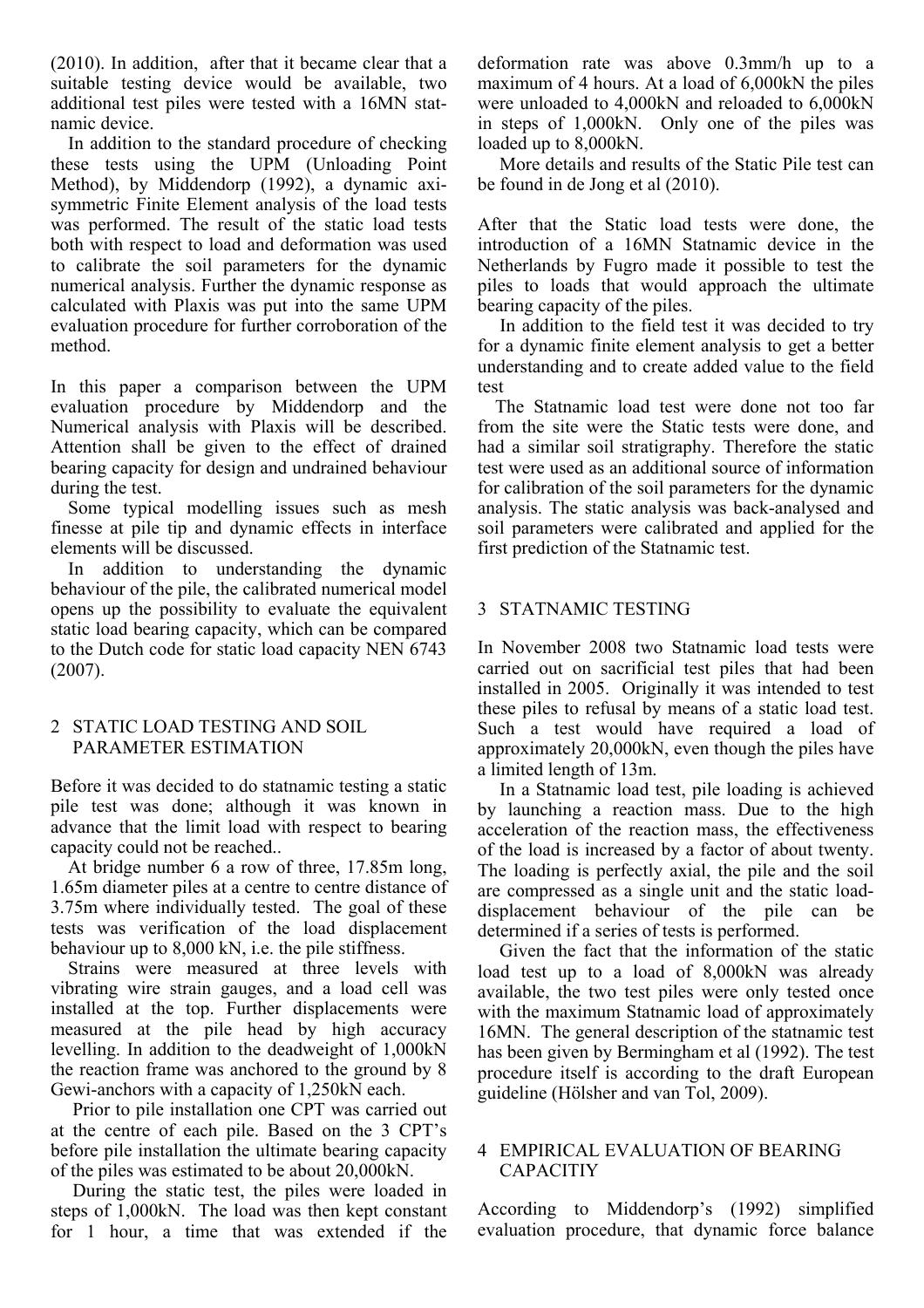may be written as:

$$
F_{\text{stat}}(t) = F_u(t) + F_v(t) + F_a(t) \tag{1}
$$

Where

- $F<sub>u</sub>(t)$  = static soil reaction (point and shaft)
- $F_v(t)$  = damping force (depends on pile velocity)
- $F_a(t)$  = Inertia force, depending on mass and acceleration

Both  $F_{stat}(t)$  and  $F_a(t)$  have been measured or can be inferred from the measuring data. Whereas  $F_u(t)$  is the unknown soil resistance we want to establish and further  $F_v(t)$  is also relatively unknown and depends on the known pile velocity.

However, as the loading time is relatively long compared to the velocity of pressure waves in the pile, which is in the order of 3,800m/s, whereas the loading time is in the order of 0,08s, pressure waves may travel up and down the pile, 12 times within this period. For that reason the load may be judged to act semi-static. The effect will be that the pile will displace more or less as a rigid mass. For that reason it is assumed that the time of maximum displacement equals zero velocity of the pile. Realising that at this point; i.e. referred to as the "Unloading Point" the damping is zero, the pile resistance can be calculated as:

$$
F_u(t_{u\max}) = F_{stat}(t_{u\max}) - m.a(t_{u\max})
$$
 (2)

According to the UP method it is assumed that the soil resistance between maximum statnamic force and standstill, has developed beyond the point of maximum bearing capacity commonly referred to as trajectory 4, is nearly a constant. If this is really the case may be disputed. However, if this is assumed equation 1 may be rewritten as

$$
F_{\text{stat}}(t) = F_u(t_{u \max}) + C_4 \cdot v(t) + m \cdot a(t) \tag{3}
$$

Where

 $C_4$  = damping coefficient  $m$  = Pile mass  $a(t)$  = Pile acceleration (measured)

Given that Statnamic loading as well as the pile accelerations are measured, the average damping factor can be calculated according to:

$$
C_4 = \frac{1}{n} \sum_{j=1}^n \frac{F_{\text{statn}}(t_j) - F_y - m \cdot a(t_j)}{v(t_j)}
$$
\n(4)\nWith

$$
F_{y} = F_{statn}(t_{u \max}) - m \cdot a(t_{u \max}) \tag{5}
$$

With the damping coefficient determined, the soil resistance can be back-calculated for the whole track between maximum statnamic loading and maximum displacement.

It is customary to back analyse the damping for



Figure 2 Soil resistance as back-analyzed from the Statnamic test, assuming averaged damping in track 4 of the test; concave loading curve is found

this whole trajectory and taking the average value. According to this standard interpretation method, the Soil resistance can be back analysed and will result in the curve given in Figure 2. Contrary to expectation, the curve has a concave form; moves upward whereas static loading tests normally show a more convex; i.e. hyperbolic shape.

 Evaluating this phenomenon in more detail the result seems to be negatively influenced by the averaging procedure for the damping ratio. According to Mullins et al (2002), a better result can be found by taking the static value of the damping ratio as indicated in Fig. 3. instead of averaging the





damping in the whole trajectory. With this adaptation the result is improved, corroborates better with the numerical results and shows the common observed hyperbolic shape, see also Fig. 10 with the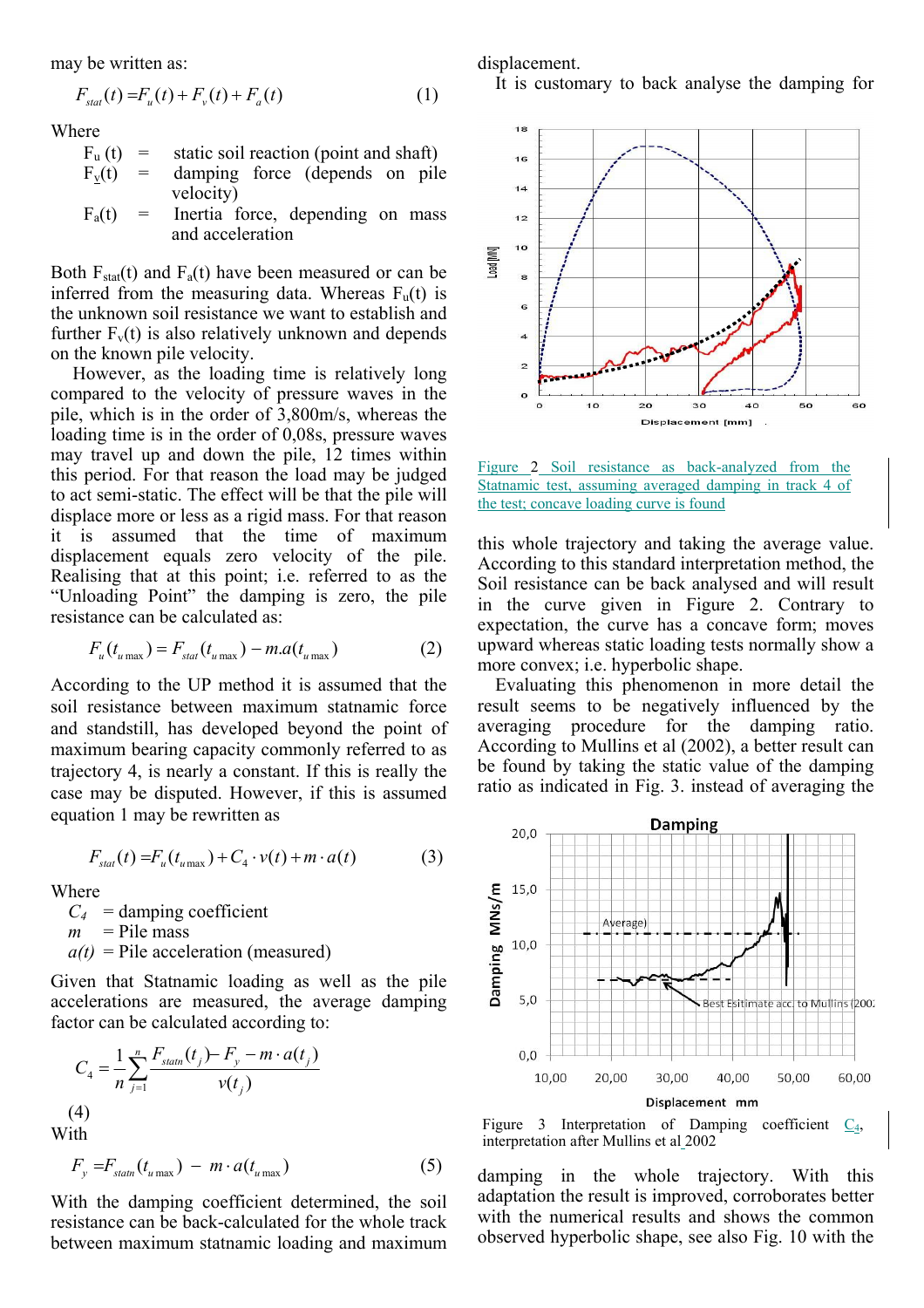improved curve.

Based on the evaluation with the UP method, it was established that the largest soil resistance was reached for a deformation of 47 mm, which is further taken into account.

Before going into more detail into the final results of the Statnamic test, some details of the numerical analysis will be given, that shed some more light on the way the test results may be interpreted.

## 5 NUMERICAL MODELLING OF STATNAMIC LOAD TEST

For the numerical analysis of the load test an axisymmetrical model was made using Plaxis 2D V9.

With respect to the numerical analysis distinction must be made between the prediction for the first statnamic test and back-analysis on the first and the second test.

For the prediction of the first statnamic test a relatively detailed soil layering was applied, based on a direct interpretation of the CPT data in combination with table 1 of Dutch code NEN 6740. Further the parameters were calibrated with respect

Table 1 Soil parameters after calibration with static loading test

| Soil type                | Level<br><b>NAP</b>                                 | $\gamma_{\rm dry}$ | $\gamma_{wet}$ | E50 <sup>ref</sup> | $E_{ur}$ <sup>ref</sup> |
|--------------------------|-----------------------------------------------------|--------------------|----------------|--------------------|-------------------------|
|                          | $\lceil m \rceil$                                   | Kg/m<br>3          | Kg/m<br>3      | kN/m <sup>2</sup>  | kN/m <sup>2</sup>       |
| Holocene (loose) sand    | $+0.50$<br>$\overline{a}$<br>$\blacksquare$<br>7.10 | 18                 | 19             | 10000              | 30000                   |
| Pleistocene (dense) sand | $-7.10 -$                                           | 18                 | 19             | 50000              | 15000                   |

to the static load test, see section 2, carried out in 2005, recognizing that that both the piles in the static tests (with a length of 18m) and those in the statnamic tests (with a length of 13m), were positioned in the same geologic stratigraphy.

 Further a first analysis of the static bearing capacity of the pile indicated the stiffness effect of the grout bag at the pile toe. From measurements during installation and grouting of the pile, it was known that a pile rise of about 8 mm was observed. In the finite element analysis the effect was modelled as a volume strain in a zone of 17 % in a zone of 0.5 m below the pile tip, which gave the same rising of the pile. A first indication of the Static bearing capacity of the pile, with and without grouting at the pile toe is indicated in Fig. 4.

The static model test has been performed up to a



total settlement of the pile head of 0.1 D (0.165 m) according to the Dutch code NEN 6743. The load capacity based on the static numerical analysis indicates a bearing capacity of: Figure 4 Simulation of Static analysis of the test pile configuration (13 m pile) with Plaxis; with (upper curve), or without base grouting of the pile toe (lower curve), (Plaxis

$$
F_{,d} = 2\pi \cdot 2.988 = 18.78 \text{ MN}
$$
 (6)

Please note that the output of Plaxis, Fig. 4, presents the load per radial, so this result needs to be multiplied with  $2\pi$ , to get the full bearing capacity of the pile.

With respect to the dynamic prediction for the

|       | $\gamma_{\rm dry}$ $\gamma_{\rm wet}$ E50 <sup>ref</sup> E <sub>ur</sub> m $\gamma_{0,7}$ G <sub>0</sub> C $\phi$ $\psi$ |  |                                 |  | $K_0$     |
|-------|--------------------------------------------------------------------------------------------------------------------------|--|---------------------------------|--|-----------|
|       | Kg/m Kg/m kN/m <sup>2</sup> kN/m <sup>2</sup>                                                                            |  | $kN/m^2$ $kN/m2$ $\sim$         |  | $[\cdot]$ |
|       | 18 19 10000 30000 0,7 1E-4 37500 1 28 0                                                                                  |  |                                 |  | 0,5       |
| 18 19 | 50000                                                                                                                    |  | 15000 0,7 1E-4 187500 0,03 38 8 |  | 0,75      |

first Statnamic test, the displacements where overestimated to be between 130 en 180mm, whereas the actual displacement was about 50mm.

Given this observation, and in order to improve the model the tested data was back-analyzed, to reduce the differences between numerical and field test. For that, a sensitivity analysis with the model, and the applied parameters was performed:

- A first observation in this analysis was that the actual loading time during the test was a little shorter than assumed in the prediction, and subsequently contained a little less energy.
- Secondly back-analysis indicated that the friction angle, of the Pleistocene sand layer at the pile toe, must have been higher than first assumed, i.e. a better match was found for a friction angle  $\phi$  = 38 <sup>o</sup> instead of 35°.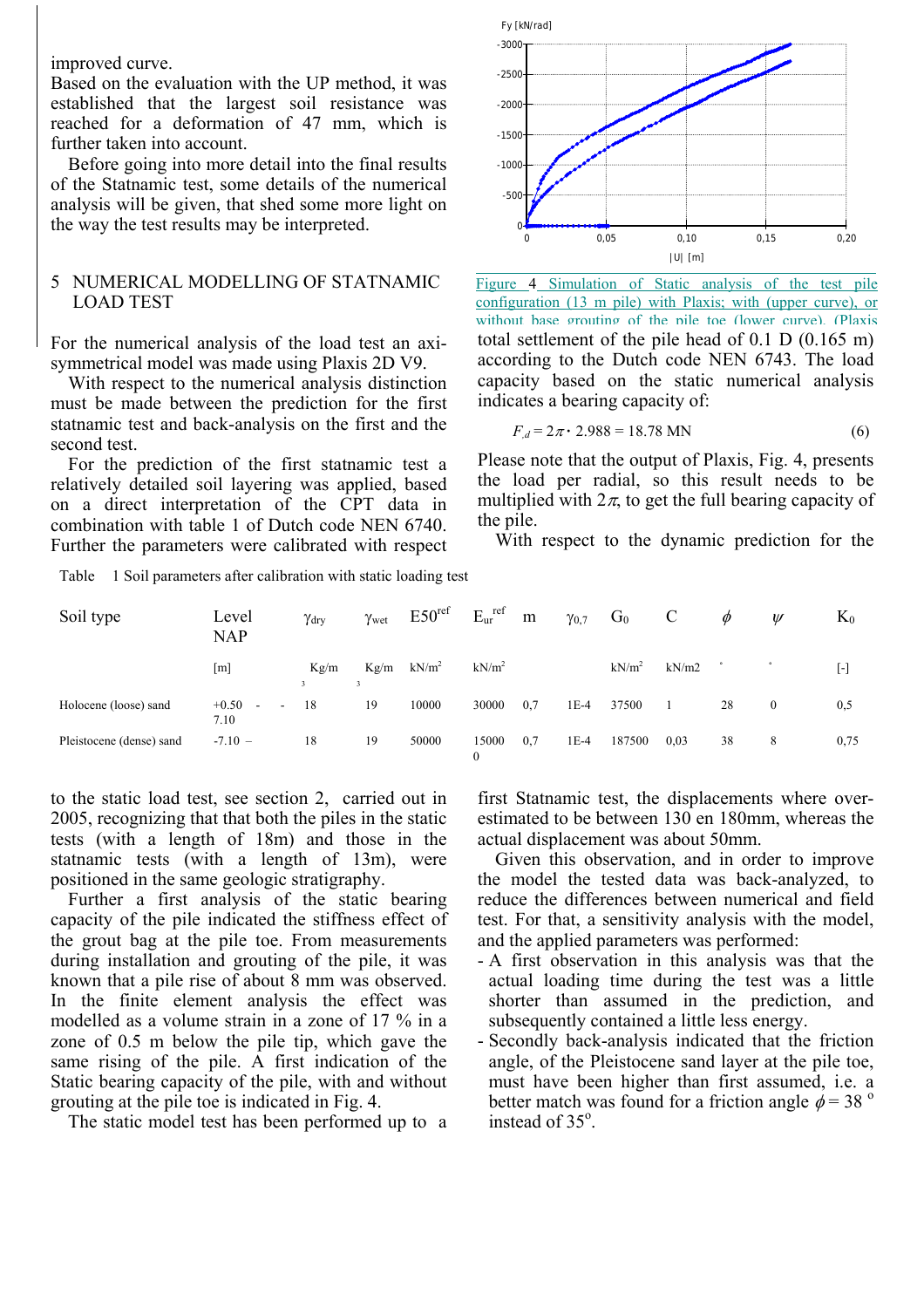- Subsequently the dilatancy angle was adjusted,



Figure 5 Finite Element model for dynamic load test



Figure 7 Characteristic displacement field in Plaxis dynamic analysis, indicating that a zone underneath the pile toe moves more or less with the pile.

assuming the common relation  $\psi = \phi - 30^{\circ}$ , and was increased up to  $\psi = 8^\circ$  for this layer.

- Further the parameters for the small strain stiffness model that was applied, see Benz (2007), were evaluated, indicating that with  $\gamma_{0.7}$  = 1.0E-4 the best agreement was found.
- In addition to that, the damping factors where slightly increased up to Rayleigh  $\alpha = 1.0$  E-3 and Rayleigh  $\beta$  = 1.75 E -3, see Zienkiewicz (1997).

In addition to that, the mesh needed to be refined around the pile tip, further some variation in Holocene upper layers was ignored as some of the very soft layers near the soil surface seemed to destabilize the numerical analysis. Due to tensile stresses at the pile delaminating of the interface elements seemed to develop leading to numerical instability. As a solution averaged soil parameters for the Holocene layer were assumed which seemed not to affect the overall result to much, see Fig. 5 and table 1.

#### 5.1 *Drained and undrained analysis*

For the static analysis as indicated in Fig 4 drained analysis was assumed. For the statnamic test, given the large diameter and short duration of the test, only



Figure 6 Static analysis with the optimized Finite element model; backdrained and undrained

0,08 sec for the test, undrained behaviour must be assumed. The effect is illustrated in Fig 7, where the results of both a drained and an undrained analysis are given. Due to undrained behaviour the bearing capacity at the toe will be limited due to excess water pressure, whereas due to dilation of the soil at the pile shaft the friction in undrained analysis leads to a higher soil resistance. Fig 7 indicates that undrained behaviour at the shaft friction is dominant.

For the interpretation of the dynamic analysis the ratio between the two curves will be taken into account.

#### 5.2 *Dynamic Analysis with Plaxis*

Using the same procedure as for the direct interpretation of the Statnamic test, the bearing capacity was back-analysed from the numerical analysis, i.e. the UPM method as explained in the previous paragraph. Based on several variations of the numerical analysis, and considering that the elements in the numerical model itself do not differentiate between pile elements and soil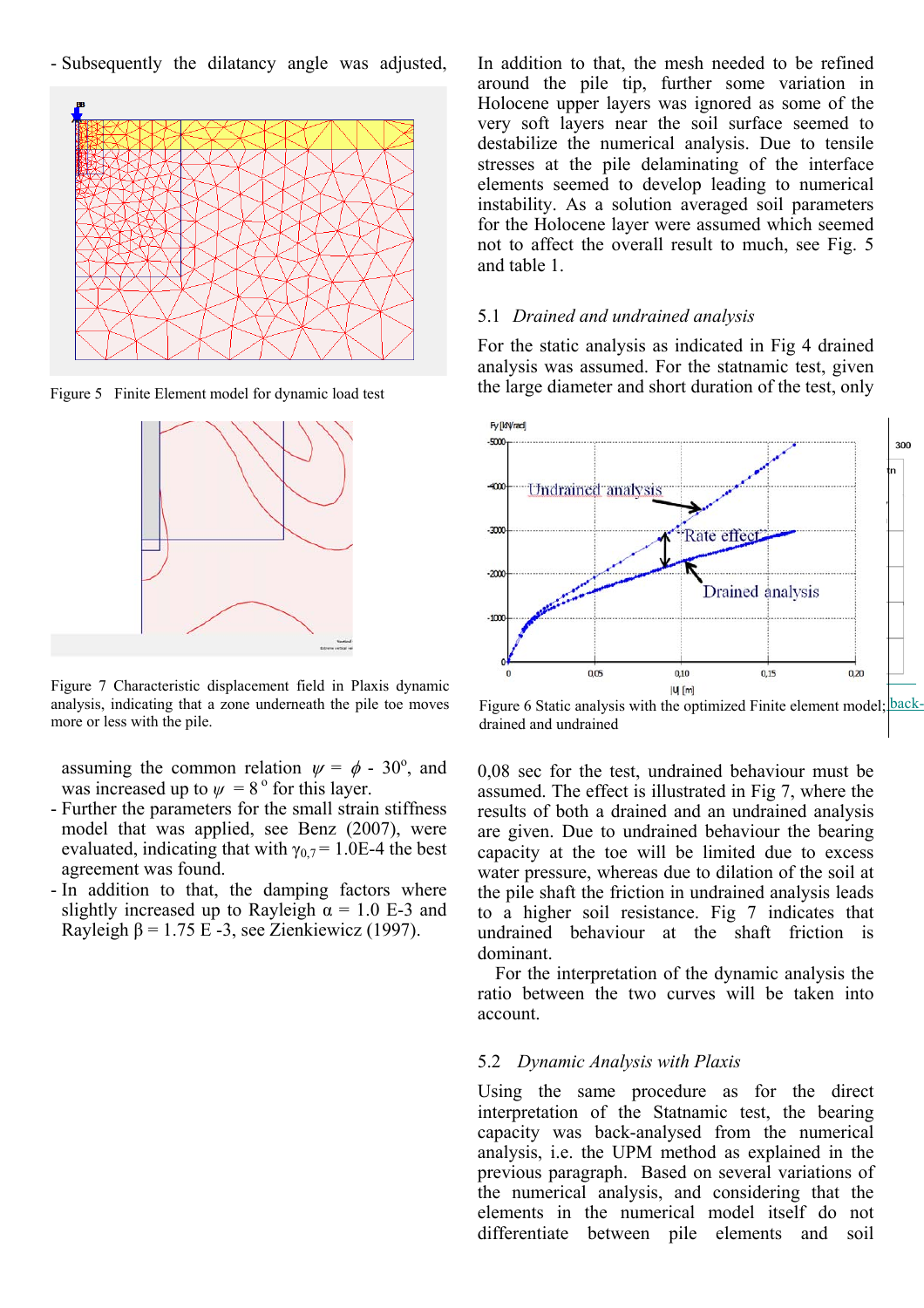elements, it became clear that to explain the test properly it is necessary to account for some moving soil mass underneath the pile toe. Here, to be conservative, a soil volume of 1 times the diameter and 0.6 times this depth was adopted. To get a full agreement with the static analysis the size of this soil mass needed to be increased up to 2 times the pile diameter, which in itself is not unlikely, see Fig 6, but was not carried through in order to have a conservative result.

Compared to more slender piles, the effect of soil mass moving with the pile tip the effect here was more dominant due to the relative large diameter of the pile. The result of the back analysis is indicated in Fig. 8. and Fig. 9.

In section 5.1 it was argued why the dynamic analysis was performed undrained whereas for the bearing capacity it is customary to assume drained soil behaviour. The difference between drained and undrained behaviour is partly contributing to what is known as the rate-effect.

Here this effect is taken into account taken the ratio between the drained and an undrained analysis as presented in Fig. 7, for the measured deformation of 47mm; which gave a reduction factor of 0.84,

In Fig. 9 , the characteristic load displacement curve based on the back-analysis with Plaxis is given, that may be compared to Fig. 10. The agreement overall is reasonable, the only shortcoming is that it seems to be difficult to represent the elastic unloading at the end, that lags behind in the numerical analysis. This test result in itself may however also be disputed, there is reason to assume that the pile tip has come loose in rebound.

Based on the UPM evaluation of the numerical analysis a maximum pile load during statnamic testing was found of:

$$
F_{r,I}(\delta = 47 \text{ mm}) = 9.84 \text{ MN}
$$
 (7)

In order to compare this load with the ultimate bearing capacity according to a CPT or a static load test, it is necessary to consider not only the drainage effect, but also the fact that the deformations derived with the Statnamic test do not satisfy the necessary deformation for a static load test, that requires a displacement of 0.1  $D_{eq}$ , or in this case 0.165m.

Referring to the load development curves in Fig. 7, an exponential extrapolation is assumed, Based on this and correcting for the rate effect as indicated in Fig. 7, the bearing capacity of the pile is approximated as:

$$
F_{r,0,1D_{eq}} = 0.84 \cdot 9,84 \sqrt{\frac{0.165}{0.047}} = 15.49 \text{ MN}
$$
 (8)

Comparing this value with the results of direct static analysis it is concluded that:



Figure 10 Results of Numerical simulation of the Statnamic load test on 17 nov. 2008 evaluated with the UP method. To compare with the physical result as indicated in Figure 10

$$
15.49 \text{ MN} < F_{0,IDeq} <= 18.78 \text{ MN} \tag{9}
$$

#### 6 CONCLUDING REMARKS



Figure 9Hyperbolic extrapolation of the load displacement curve acc to eq. no

- A dynamic analysis of the statnamic pile test helps to explain for the deformation behaviour.
- In order to prevent delaminating of interface element at the pile in the softer upper layers it was deemed necessary to apply averaged soil parameters for the whole upper layer.
- Rate effects seems to be partially explained by undrained behaviour of the soils and partially by soil mass moving with the pile that needs to be taken into account in order to get agreement between numerical and physical test.
- In order to get a reasonable corroboration between test and back-analysis one needs to realise that for the latter mean values of soil parameters are needed whereas for design it is customary to use characteristic i.e. conservative values.
- Overall the agreement between field test and numerical model seems to be reasonably good.